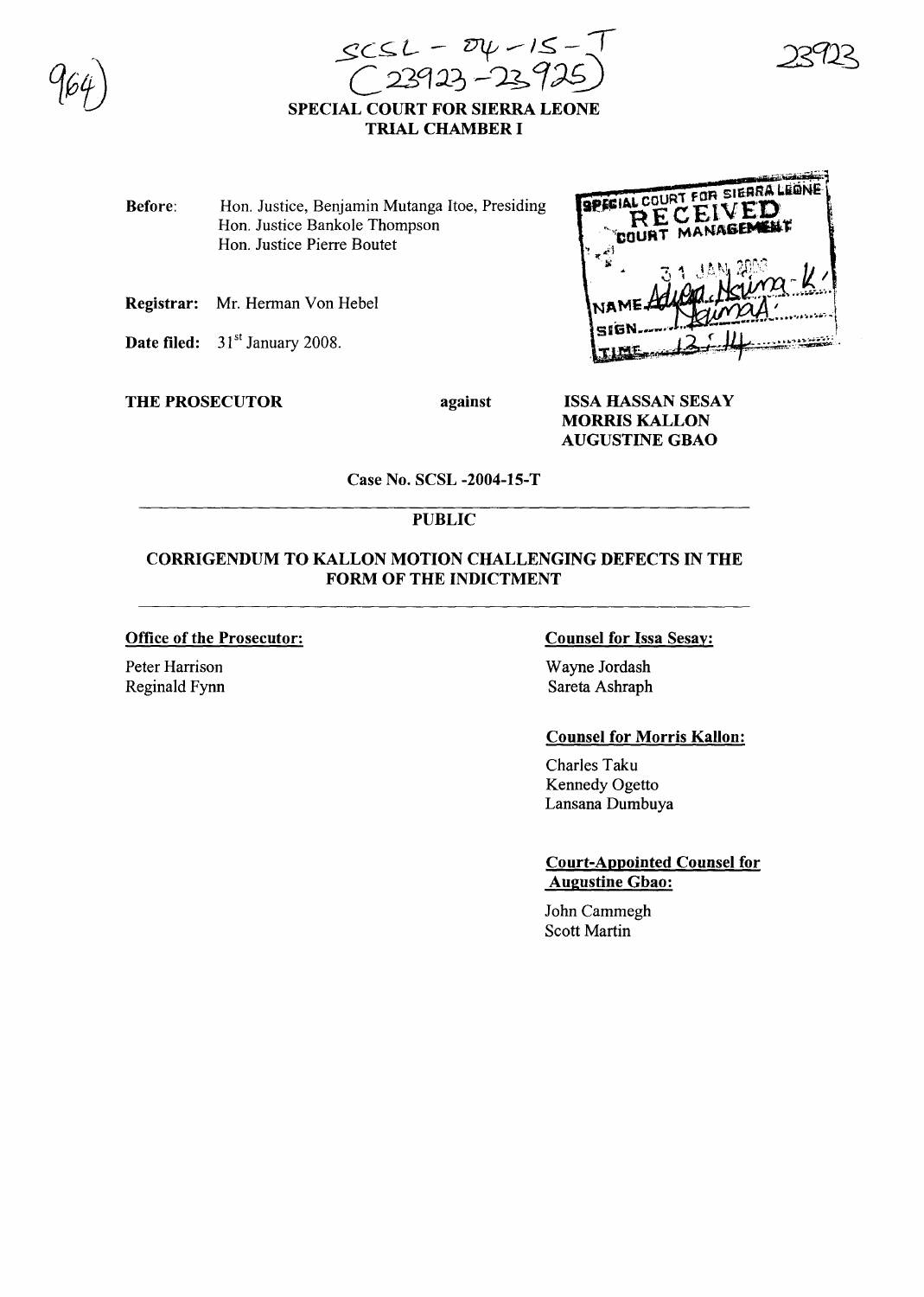

### **Introduction**

- 1. On 28 January 2008, the "Kallon Motion Challenging Defects in the Form of the Indictment and Annexes A, B and  $C''$  was filed.<sup>1</sup>
- 2. The Kallon Defence hereby files a corrigendum to the Motion.

## **The Corrections**

3. The first sentence of paragraph 20 of Annex B to the Motion should reads as follows:

> "By way of example, Prosecution witness TFI 371 brought a raft of new allegations against the Accused."

4. Footnote 25 of Annex B to the Motion should read as follows:

"TFI 371 made the following allegations against Mr Kallon of which he was not put on notice, or otherwise implicated him in allegations of: unlawful killings, (see T. 21107/06, pg 4, line 7-24); sexual violence, (see T. 21/07/06, pg 68, line  $28 -$  pg 29, line 1); use of child combatants, (see T.  $21/07/06$ , pg 64, line 14-17); abduction and forced labour, (see T. 20/07/06, pg 54, line  $10 - \text{pg } 55$ , line 8 and T.  $21/07/06$ , pg 60, line  $3 - pg$  61, line 21); and burning and looting, (see T. 21/07/06, pg 4, line 7-24).

<sup>I</sup> *Prosecutor v. Sesay et aI.,* SCSL-04-15-T-960, Kallon Motion Challenging Defects in the Form of the Indictment and Annexes A, B and C,  $28$  Jan. 08.